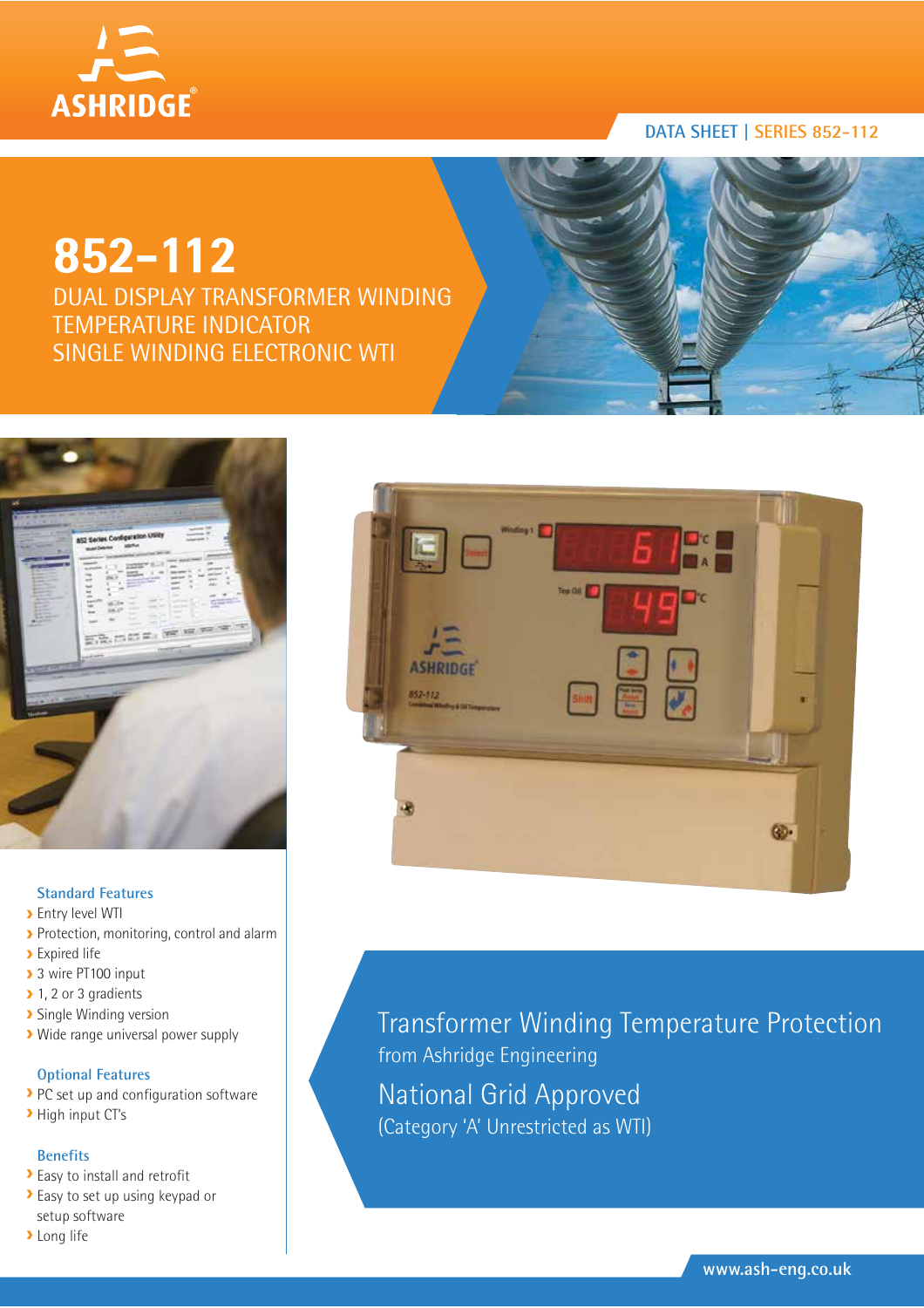



The 852-112 winding temperature indicator is a high integrity protection, control and monitoring system for power transformers. This WTI is designed to ensure optimal asset life and protection for the transformer.

The WTI continuously calculates the winding temperature (otherwise known as the hot spot temperature) in the transformer and displays the hottest winding. This is achieved by measuring the top oil temperature with a precision PT100 probe and the winding current using a high isolation current transformer (CT) within the 852-112. These measurements are combined with Ashridge's algorithm based on the IEC354 standard to provide accurate winding temperatures.

### **The 852-112 provides:**

- Relay outputs for alarm and trip functions
- Output provided for Internal system watchdog alarm
- Precision, RMS electronics
- High level Isolation
- SCADA outputs of Modbus RTU and DNP 3.0 available to connect to your SCADA system
- IEC61850 ready
- User configurable analogue outputs
- Long life and proven reliability
- Easy set up and install with special relay check mode (Ramp mode)



### **Expired Life**

The 852-112 provides an indication of the expired life (loss of life) of the transformer in days.

### **Software**

Ashridge's configuration software utility can be used to connect to any 852 Series WTI / OTI to read and edit parameter settings. The software also provides a "compare settings with template" facility, in addition to downloading the settings for incorporation into documentation or archiving.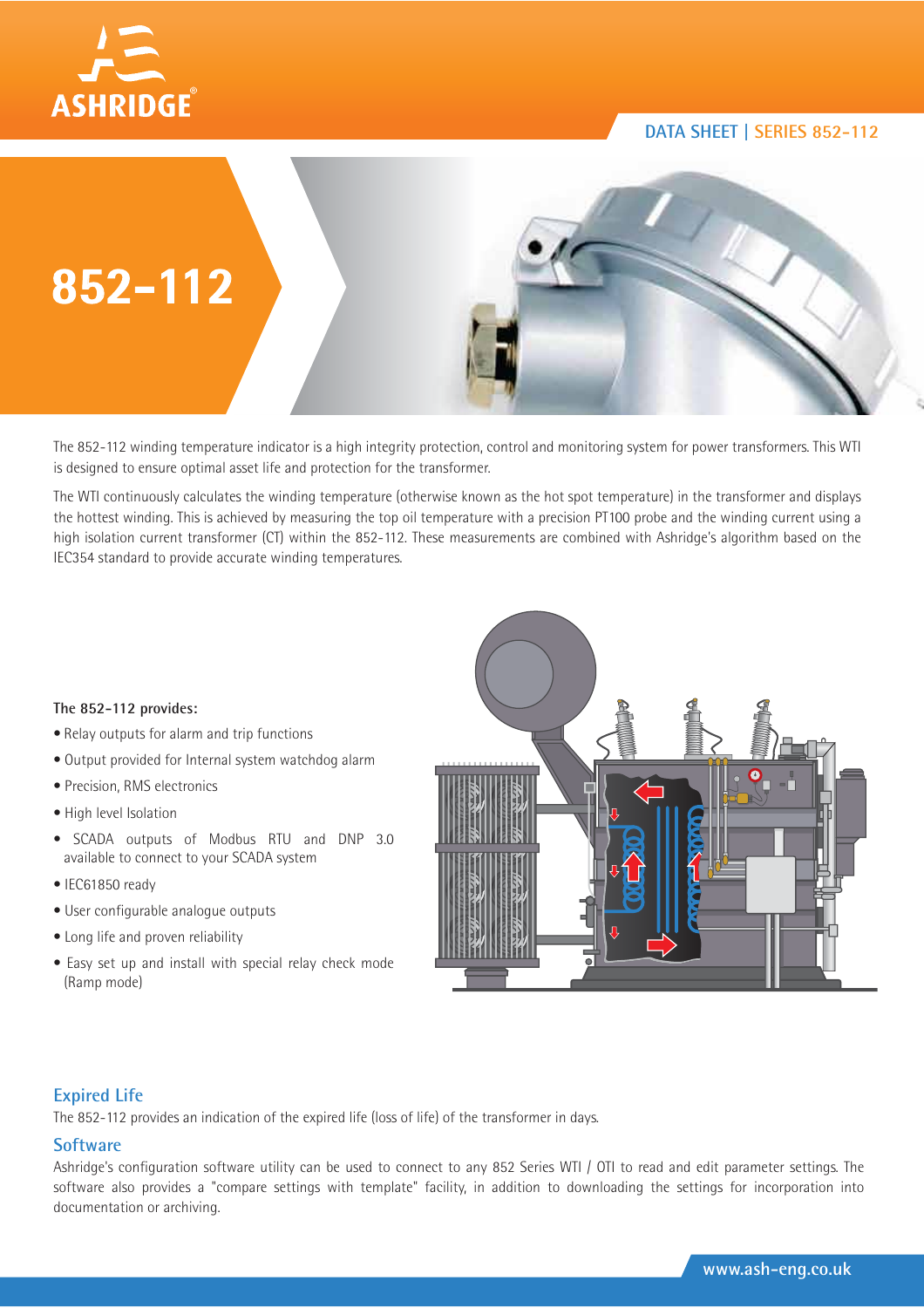

# **National Grid Approval**

(CATAGORY 'A' UNRESTRICTED AS WTI)



**Wall Mounted Version**

### **Installation:**

The 852-112 has been designed for easy installation of new and also retrofit systems. The wide range switch mode power supply allows the 852-112 to be connected to a variety of input voltages automatically. Direct CT input connection reduces cabling requirements.

## **Setting Up:**

The 852-112 is easily configured using the 5 key keypad on the front panel, with defined passwords for access to each section, maintaining security of settings. Non-volatile memory ensures that data is not lost in the event of power failure.

Alternatively, Ashridge's PC set up and configuration software utility can be used to connect to any 852 Series WTI / OTI to read and edit parameter settings. The software also provides a "compare settings with template" facility, in addition to downloading the settings for incorporation into documentation or archiving.

An easy to use, on site, dynamic teach mode facility ensures the fan and pump feedbacks are accurately calibrated.

| <b>Tourist AV</b><br>by of their<br>b.<br><b>Table</b><br><b>Hard</b> | <sup>5</sup> molecul Last<br><b>Disease Fight</b><br><b>Woods from</b><br>anja (Tampato) Luda Patriatas<br><b>McAwd</b> St.<br>$\sim$<br><b>SARA</b><br><b><i><u>ALCOHOL</u></i></b><br>$\sim$<br><b>Ball</b><br>$\sim$ | <b>Single Street</b><br>1.44<br>an i<br><b>Britain 79</b><br><b>START</b><br>TOTAL I<br><b>CONTRACT</b><br>$\sim$<br>26 | <b>THEY SHOW! RANK</b><br>sear.<br>With linear or<br><b>DOM: Deem</b><br>w.<br><b>GRAFT</b><br>w<br>49.45 12<br>a.<br>. .<br>$\sim$<br>n. | 18.00 |  |
|-----------------------------------------------------------------------|-------------------------------------------------------------------------------------------------------------------------------------------------------------------------------------------------------------------------|-------------------------------------------------------------------------------------------------------------------------|-------------------------------------------------------------------------------------------------------------------------------------------|-------|--|
| almost kinesi                                                         | <b>ANTIQUES AND AIR</b>                                                                                                                                                                                                 | and the first product of the con-                                                                                       | A record balance with \$ \$ \$                                                                                                            |       |  |



**www.ash-eng.co.uk**